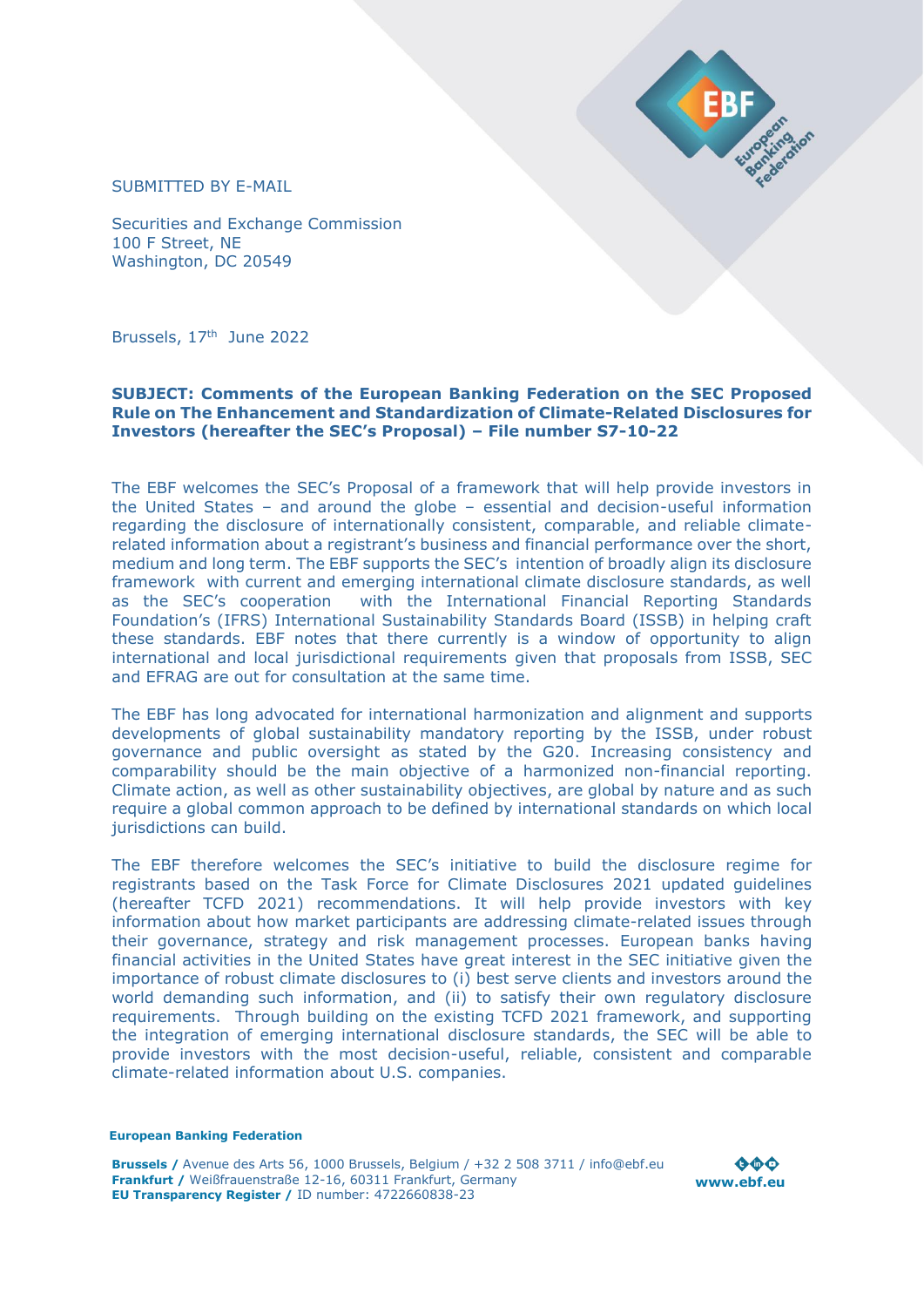

# **I- Support for the SEC's Proposal**

EBF supports the SEC's Proposal, in particular the following initiatives:

• **The use of internationally recognized TCFD 2021 framework and ISSB proposals on IFRS sustainability standards.**

Alignment with international climate disclosure standards is critical to build a harmonized and therefore effective climate disclosure regime for investors and to ensure global market efficiency.

- **The disclosure of climate-related risks and opportunities and their impacts on the registrant's business, strategy, and outlook.**
- The disclosure of a registrant's direct GHG emissions (**Scope 1**) and indirect GHG emissions from energy used (**Scope 2**), separately disclosed, **not including offsets**, both in absolute value and physical intensity.
- **The disclosure of indirect emissions from upstream and downstream activities in a registrant's value chain (Scope 3), not including offsets**.
	- o Scope 3 can represent a large proportion of a registrant's GHG's emissions, and even most of a registrant's emissions in some sectors.
	- o Scope 3 is required by investors/stakeholders so that they can make informed decisions.

We welcome the fact that the SEC requires issuers to disclose Scope 3 greenhouse gas emissions by providing a phase-in approach (in particular for financial institutions), a safe harbour, and an exemption for smaller reporting companies.

#### • **The disclosure of both qualitative and quantitative information about carbon offsets and/or renewable energy certificates (RECs) being used by a registrant.**

We support the provision of such information, including the amount of carbon reduction represented by the offsets and/or the amount of generated renewable energy represented by the RECs. Also, we suggest that the SEC requires a detailed disclosure that clearly distinguishes the various sources of offsets (generated by the registrant's own activity vs. purchased from the market) and types of carbon offsets (compliance allowances, afforestation, carbon capture and storage, permanent carbon removals), similarly to what is proposed by the ISSB.

- **The disclosure of a registrant's climate-related targets and transition plan, with relevant metrics and targets used to identify and manage climaterelated physical and transition risks.** 
	- o Banks need detailed information on their clients' transition targets and associated transition plans in order to both assess their own transition to

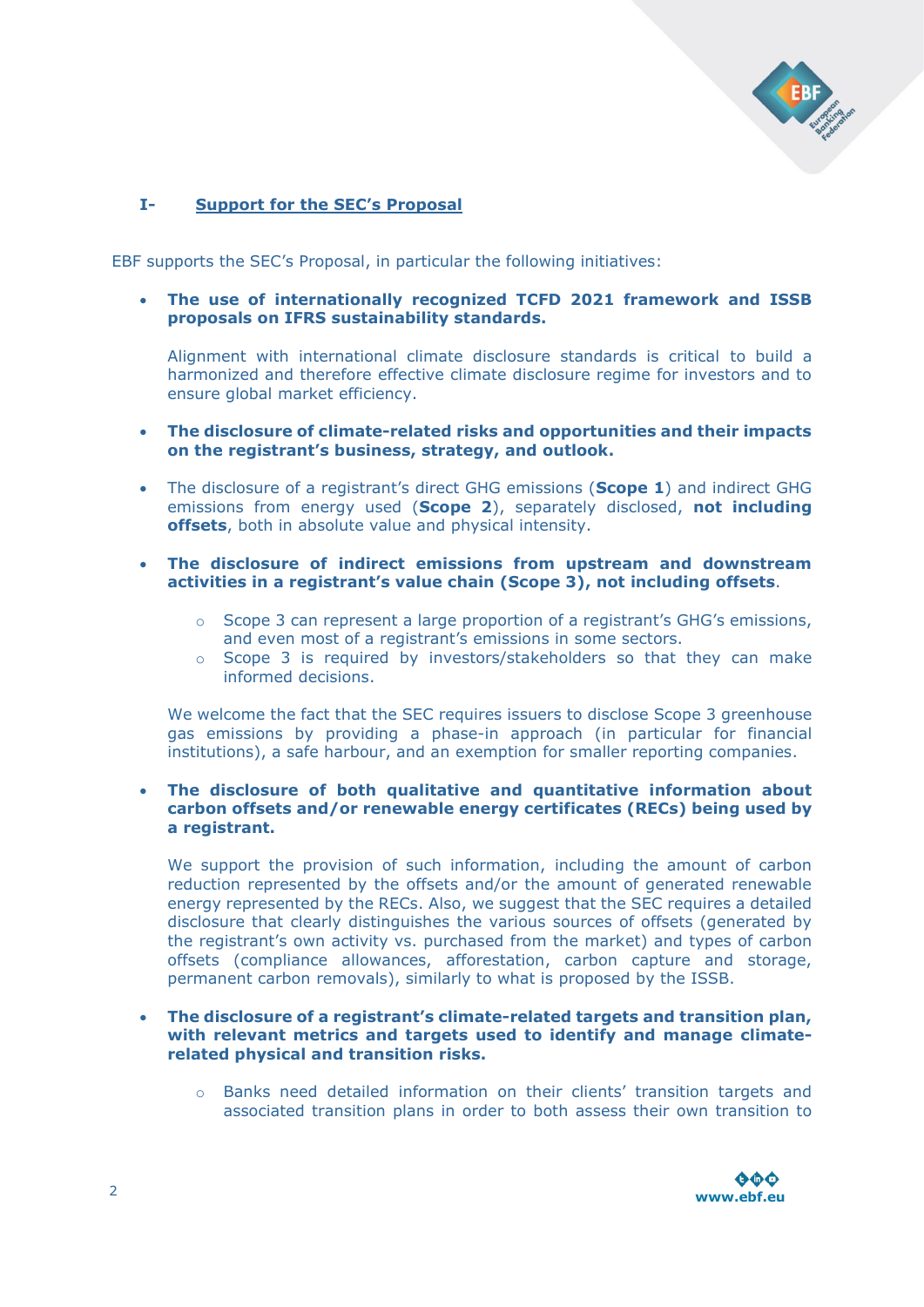

net zero and best serve their clients' financing needs to transition to a low carbon economy. Such transition plans should be evaluated by comparison to benchmark sectoral pathways.

o We welcome the fact that the SEC encourages corporate issuers to disclose transition plans, in line with TCFD 2021 recommendations. In the TCFD 2021 consultation, 96% of users responded that organizations' disclosure of transition plans would be "very useful" or "somewhat useful". In an effort to be consistent with TCFD 2021, transition plans should be included in the business strategy section rather than in the risk management framework.

### **II- Specific recommendations**

We would like to propose the following specific recommendations:

### **II.1a Need for the SEC to create an outcomes-based substituted compliance regime to allow foreign private issuers (FPIs) to rely on comparable home country requirements, and an option for both FPIs and U.S. registrants to use international standards as an alternative reporting mechanism**

As a practical matter, any SEC substituted compliance regime should be streamlined, and should avoid creating a cumbersome process of line-by-line comparisons between the SEC climate disclosure regime and the climate disclosure rules of the foreign jurisdiction. Such a cumbersome process wastes regulatory resources from the SEC and international authorities, presents a cumbersome and unnecessarily expensive burden for market participants, and does not further the SEC policy objectives to ensure a robust disclosure framework consistent with the SEC's goals. Instead, the SEC policy objectives can be far better accomplished with a broad degree of deference to an international regime so long as certain key pillars and policy goals are satisfied.

As the SEC plans to require disclosures from FPIs in addition to U.S.-domiciled firms, the SEC should design an equivalence or substituted compliance regime. Issuers should be exempted from producing duplicative disclosures if their required home country disclosures on climate-related issues are broadly comparable to the SEC's Proposal. This streamlined substituted compliance process would be for the SEC to allow an upfront "Recognition of Alternative Reporting Regimes" for foreign jurisdictions with disclosure regimes comparable to the SEC, similar to how the SEC structured its December 16, 2020 Final Rule for "Disclosure of Payments for Resource Extraction Issuers." Having an upfront decision in the SEC's finalized climate disclosure rule (or through a contemporaneous SEC order) about which international frameworks the SEC generally deems comparable to its own would reduce administrative burdens for the SEC, international regulators, and FPIs. This approach would avoid unnecessary line-by-line evaluation of international rules for jurisdictions that satisfy the same outcomes and objectives sought by the SEC climate disclosure regime.

In addition, and as referenced in SEC's Proposal question 189, EBF recommends that the SEC, in close liaison with international standard setters, creates a framework to permit U.S. and non-U.S. multinational companies, to have the option of complying with the ISSB standards as an alternative means of complying with the SEC's climate disclosure

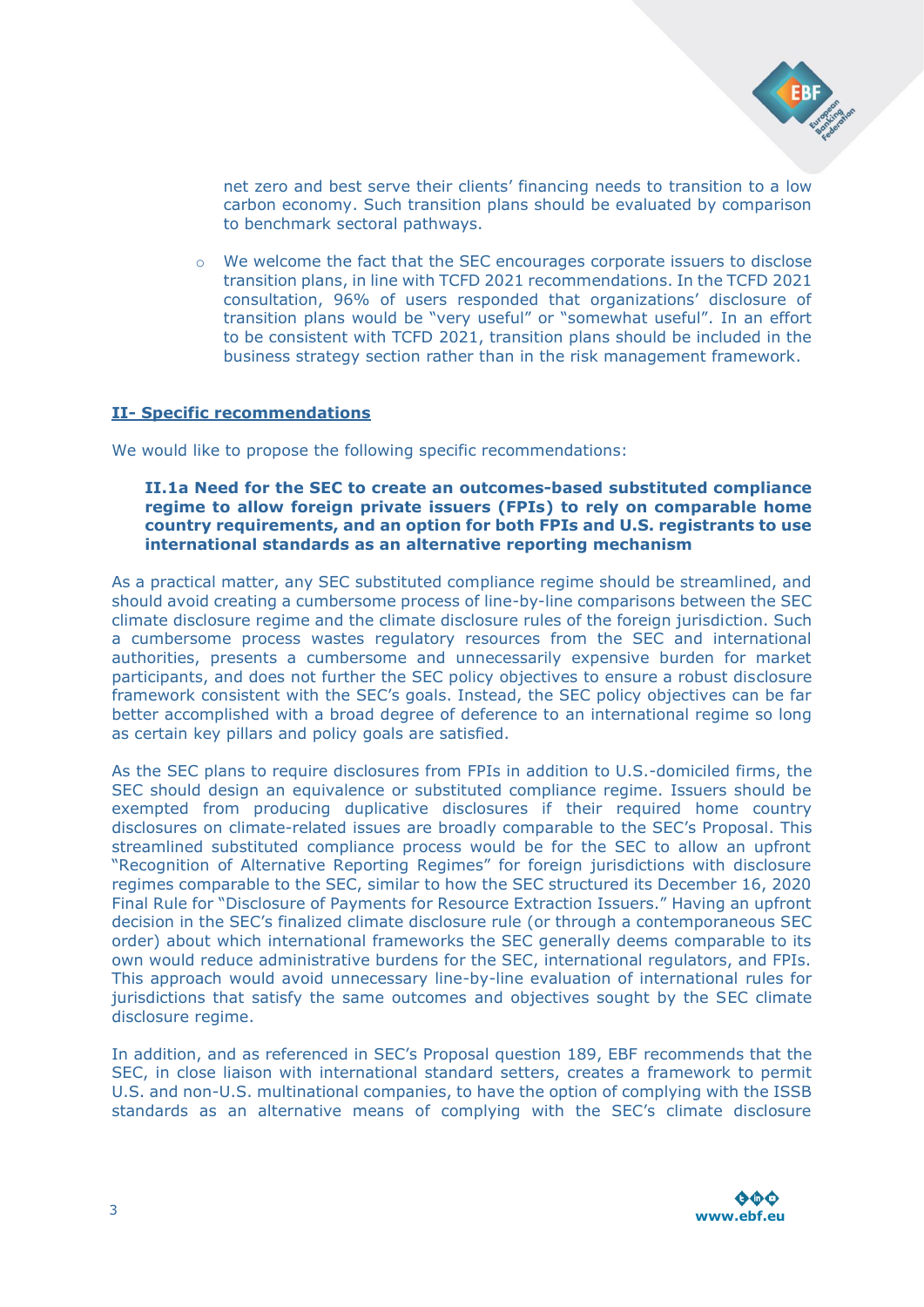

requirements. The SEC should allow registrants to comply with the SEC climate disclosure requirements by using the ISSB climate standards, as an alternative reporting regime.

Should the SEC finalize its climate disclosure framework before the ISSB standards are finalized, all registrants should be allowed to use the TCFD 2021 revised standards as an alternative to the SEC requirements during the interim period before the ISSB standards become effective. The SEC's Proposal is closely aligned with the TCFD 2021 revised standards, therefore the TCFD 2021 framework would be an adequate substitute while the ISSB climate-related standards are being developed. Furthermore, the TCFD 2021 standards also form the basis of the ISSB climate reporting framework so it is unlikely that there would be significant deviations in the long run between the SEC's Proposal and the ISSB climate-related standards once the ISSB climate standards become the alternative reporting regime.

Such an alternative reporting regime option should be extended to all registrants – including FPIs and U.S. registrants, who may wish to comply with the ISSB (or in the interim TCFD 2021) standards instead of the SEC's climate disclosure framework. Such an option would significantly simplify compliance for both FBIs and U.S.-domiciled issuers, would support international alignment of standards, and would improve the consistency of global disclosures to the benefit of U.S. and global investors, and strengthen overall market efficiency.

Similarly, the SEC could allow a FPI to certify that their home country regime is generally consistent with ISSB (or in the interim TCFD 2021) standards. This approach could be similar to the straightforward process in which the Board of Governors of the Federal Reserve System (FRB) allows FBOs to comply with the FRB single counterparty credit limits (SCCL) rule by certifying that the FBO is complying with home country SCCL rules based on the large exposure framework recommended by the Basel Committee.

### **II.1b Need to avoid changes in accounting policies (Section F)**

Section F of the SEC document suggests that for the calculation of the quantitative sustainability metrics, different accounting policies (set by SEC) could be used other than the ones used for the preparation of financial statement. We do not agree with this suggestion as we believe this would impact the compliance of financial institutions with IFRS since according to IAS 1.16&18:

" An entity whose financial statements comply with IFRSs shall make an explicit and unreserved statement of such compliance in the notes. An entity shall not describe financial statements as complying with IFRSs unless they comply with all the requirements of IFRSs" and "An entity cannot rectify inappropriate accounting policies either by disclosure of the accounting policies used or by notes or explanatory material".

In our opinion, there is a difference between extending the disclosures and changing accounting principles applied. The later should therefore be avoided.